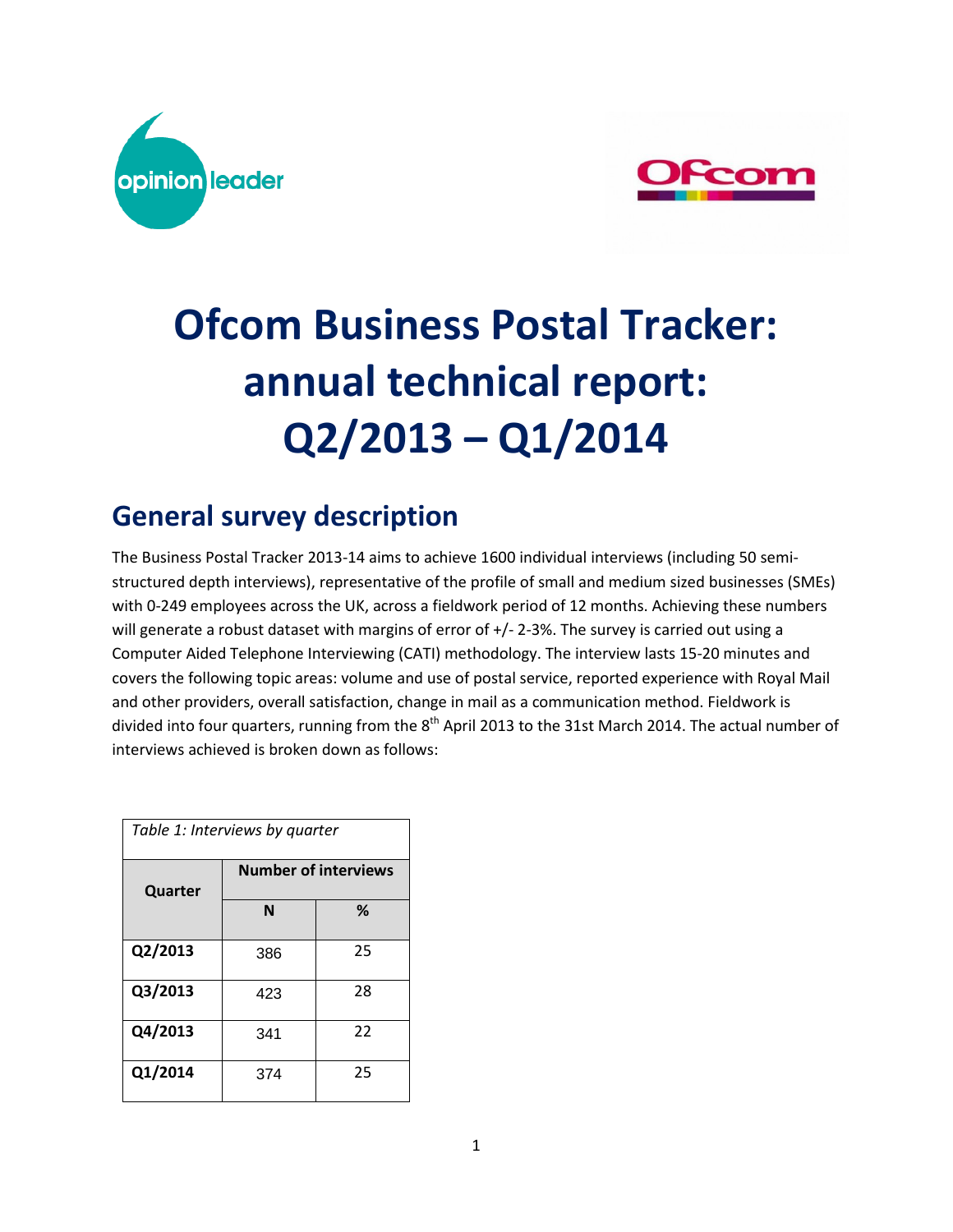Further details around the survey objectives, sampling approach, the achieved sample and weighting of the data are provided below.

## **Survey objectives**

The research aims to measure the use of postal services amongst businesses in the UK.

Specific objectives are:

- To provide time-trend data that enables Ofcom to monitor these measures over time
- To collect data that enables comparisons with data collected from a similar survey of residential consumers
- To provide robust data suitable for publication
- To provide data to inform Ofcom analysis, reports and decisions
- To provide analysis by population sub-groups

### **Sampling approach and quotas**

As indicated above, the Business Postal Tracker aims to achieve 1600 interviews across the totality of the fieldwork period which has been broken down into four quarters. As is also indicated, the final dataset will also be representative of the profile of all SME businesses in the UK.

Considering the profile of businesses in the UK as defined by number of employees (business size), it is clear that this profile is heavily skewed towards smaller businesses. As table 2 indicates, if the final interview numbers were allowed to reflect this population it would not be possible to undertake robust analysis with organisations with 10 or more employees. For this reason quotas were set in order to achieve a significant number of responses across all business sizes and weighting factors calculated to account for this sample design. Businesses with 250+ employees are excluded from the quantitative survey, but are included in the project as a whole via a series of qualitative in-depth interviews.

| Table 2: Profile of business in the UK |           |      |                                             |                   |                          |  |  |  |  |
|----------------------------------------|-----------|------|---------------------------------------------|-------------------|--------------------------|--|--|--|--|
| <b>Business Size</b>                   | N         | %    | <b>Natural</b><br>interview<br>distribution | <b>Quotas Set</b> | <b>Implied</b><br>weight |  |  |  |  |
| $0$ or $1$                             | 3,803,100 | 78.7 | 1,181                                       | 1,000             | 1.18                     |  |  |  |  |
| $2 - 9$                                | 830,485   | 17.2 | 258                                         | 250               | 1.03                     |  |  |  |  |
| 10-19                                  | 113,620   | 2.4  | 36                                          | 100               | 0.36                     |  |  |  |  |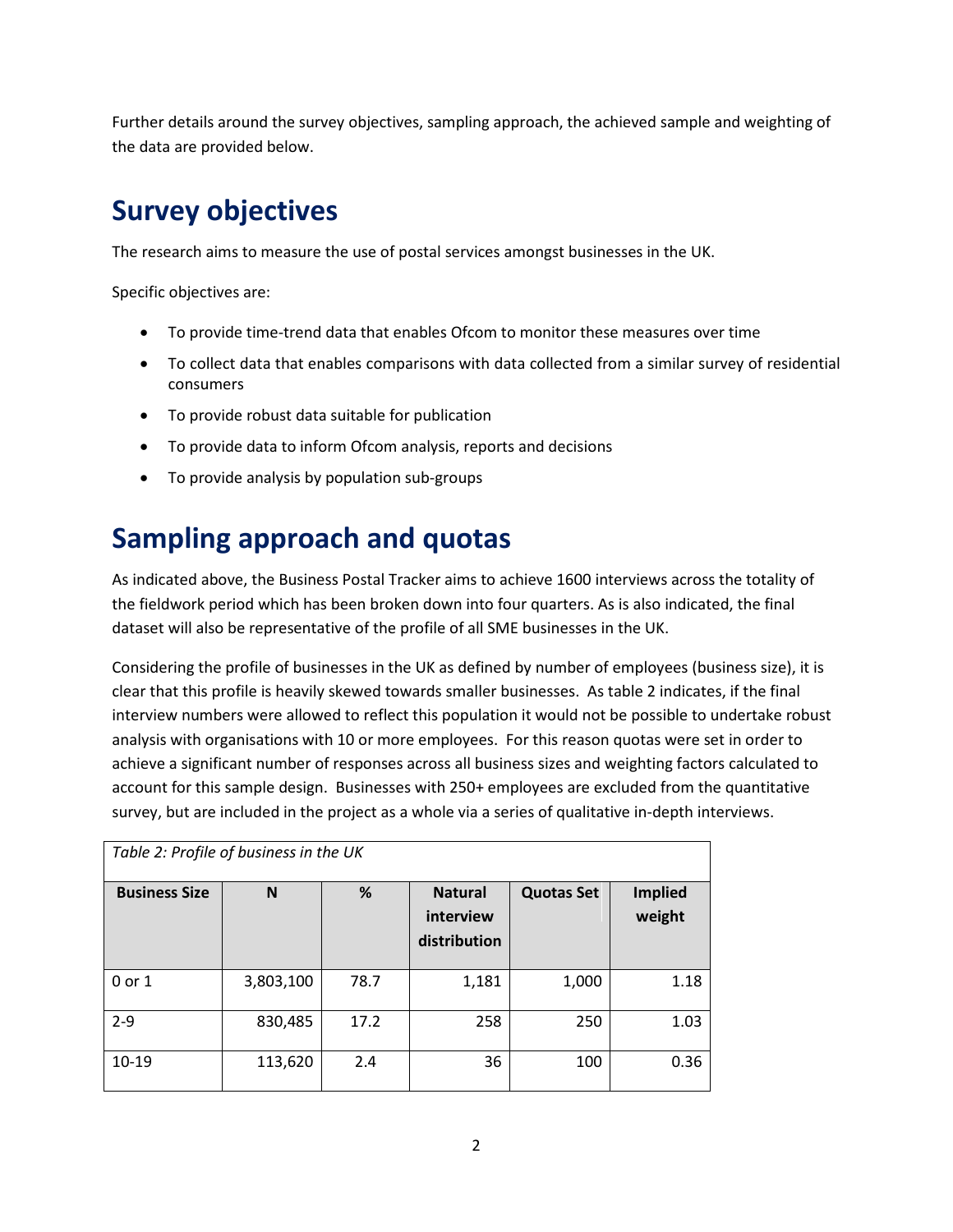| <b>Total</b> | 4,834,045 | 100 | 1,503 | 1,550 |      |
|--------------|-----------|-----|-------|-------|------|
| $250+$       | 5,885     | 0.1 |       |       |      |
| 50-249       | 26,905    | 0.6 | 9     | 100   | 0.09 |
| 20-49        | 54,050    | 1.1 | 17    | 100   | 0.17 |

Using the quotas indicated above, quarterly targets were calculated, which were also broken down in order to achieve a final dataset which was also representative of UK businesses in terms of location.

Further controls were placed on the sample to ensure that a mixture of businesses from urban and rural locations is included in the final sample. Business postcode addresses selected for potential inclusion in the survey UK cities and towns were classified into urban and rural strata based on the classifications shown in table 3 below. The categories have been devised by the survey sample and statistics provider *UK Geographics*. Population data from UK Census 2001 were overlaid onto the *UK Geographics* categories to provide population distribution estimates by postcode. For the purposes of the Business Postal Tracker, urban regions were considered to be those in categories A-E, while rural locations were defined by categories F-G.

|          | Table 3: ONS urbanity definitions              |                     |                                      |
|----------|------------------------------------------------|---------------------|--------------------------------------|
| Category | <b>Description</b>                             | <b>Population</b>   | Incidence $(% \mathbb{R}^2)$ (% 16+) |
| A        | Large City                                     | 500,000+            | 14.71                                |
| B        | Smaller city or large town                     | $100,000 - 500,000$ | 19.81                                |
| C        | Medium town                                    | $15,000 - 100,000$  | 32.12                                |
| D        | Small town (within 10 miles of A,B or C)       | $2.000 - 15.000$    | 17.38                                |
| E        | Small town (more than 10 miles of A,B or C)    | $2,000 - 15,000$    | 1.85                                 |
| F        | Rural area (within 10 miles of A,B or C)       | $500 - 2,000$       | 11.70                                |
| G        | Rural area (more than 10 miles from A, B or C) | $500 - 2,000$       | 2.42                                 |

While urbanity was taken into account in the selection of the final sample, no quotas for the numbers of interviews to achieve by the urbanity of their location were set prior to fieldwork. Final yearly targets, defined therefore by business size and location, are described in table 4 below.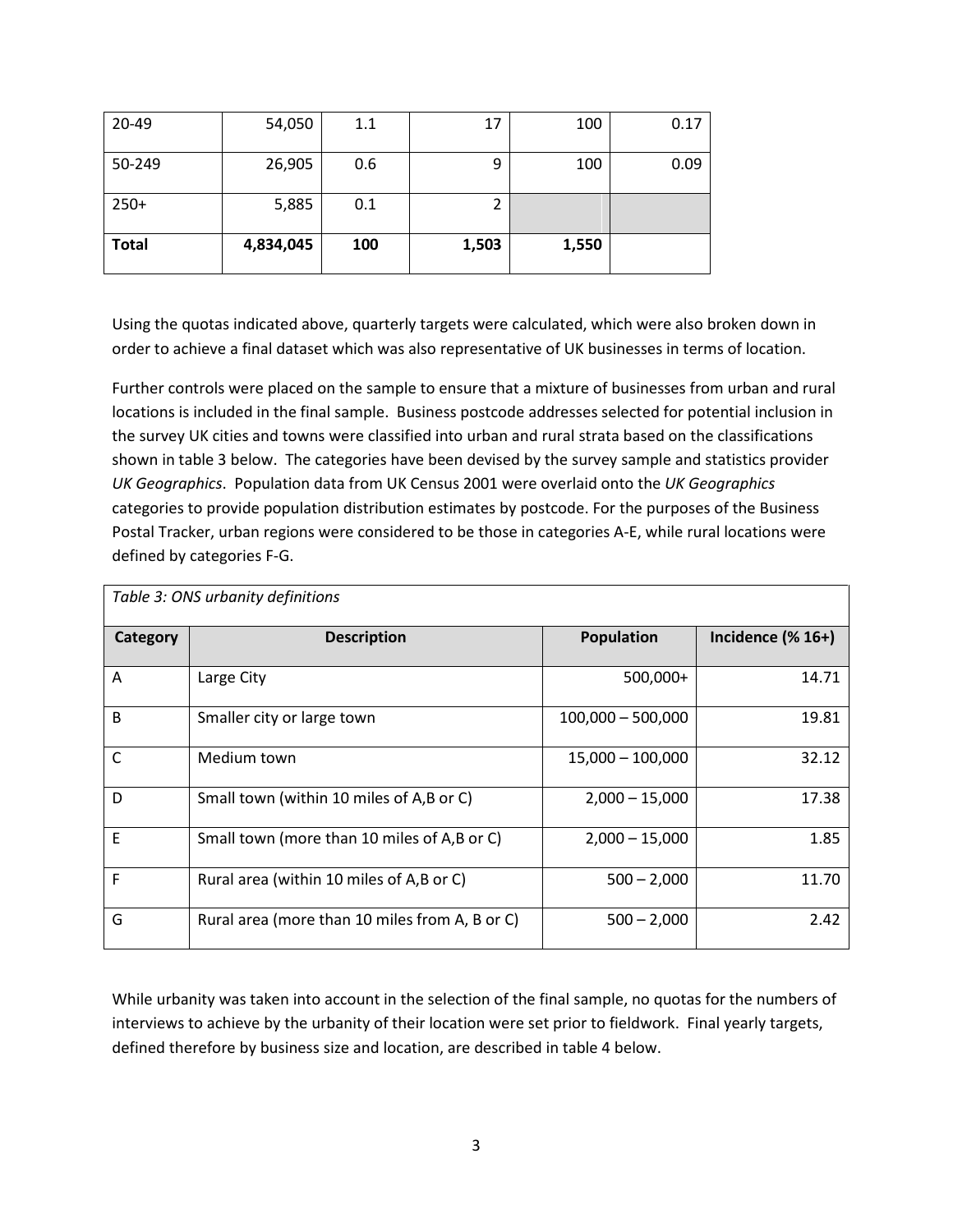#### *Table 4: Yearly quota targets*

| <b>Region</b>          | <b>Business size (number of employees)</b> | <b>Total</b> |             |      |
|------------------------|--------------------------------------------|--------------|-------------|------|
|                        | 0 to 9                                     | $10 - 49$    | $50 - 249$  |      |
| East of England        | 83                                         | 11           | 10          | 104  |
| <b>East Midlands</b>   | 83                                         | 14           | 10          | 107  |
| Greater London         | 84                                         | 11           | $\mathbf 0$ | 95   |
| North East             | 83                                         | 14           | 10          | 107  |
| North West             | 84                                         | 11           | 10          | 105  |
| South East             | 84                                         | 11           | 10          | 105  |
| South West             | 83                                         | 11           | $\mathbf 0$ | 94   |
| <b>West Midlands</b>   | 83                                         | 14           | 10          | 107  |
| Yorkshire & The Humber | 84                                         | 14           | 10          | 108  |
| Scotland               | 166                                        | 26           | 10          | 202  |
| Wales                  | 167                                        | 26           | 10          | 203  |
| Northern Ireland       | 165                                        | 35           | 10          | 210  |
| <b>TOTAL:</b>          | 1249                                       | 198          | 100         | 1547 |

In order to achieve the required number of final interviews sample was provided by an approved supplier in a 10-to-1 ratio.

*NB: It is worth noting that the quotas had been set to run on a calendar year basis, however the reporting period was subsequently changed to Q2/2013 – Q1/2014. This will have impacted on the accuracy of the quotas achieved versus the targets for the reporting period as this was implemented post fieldwork.*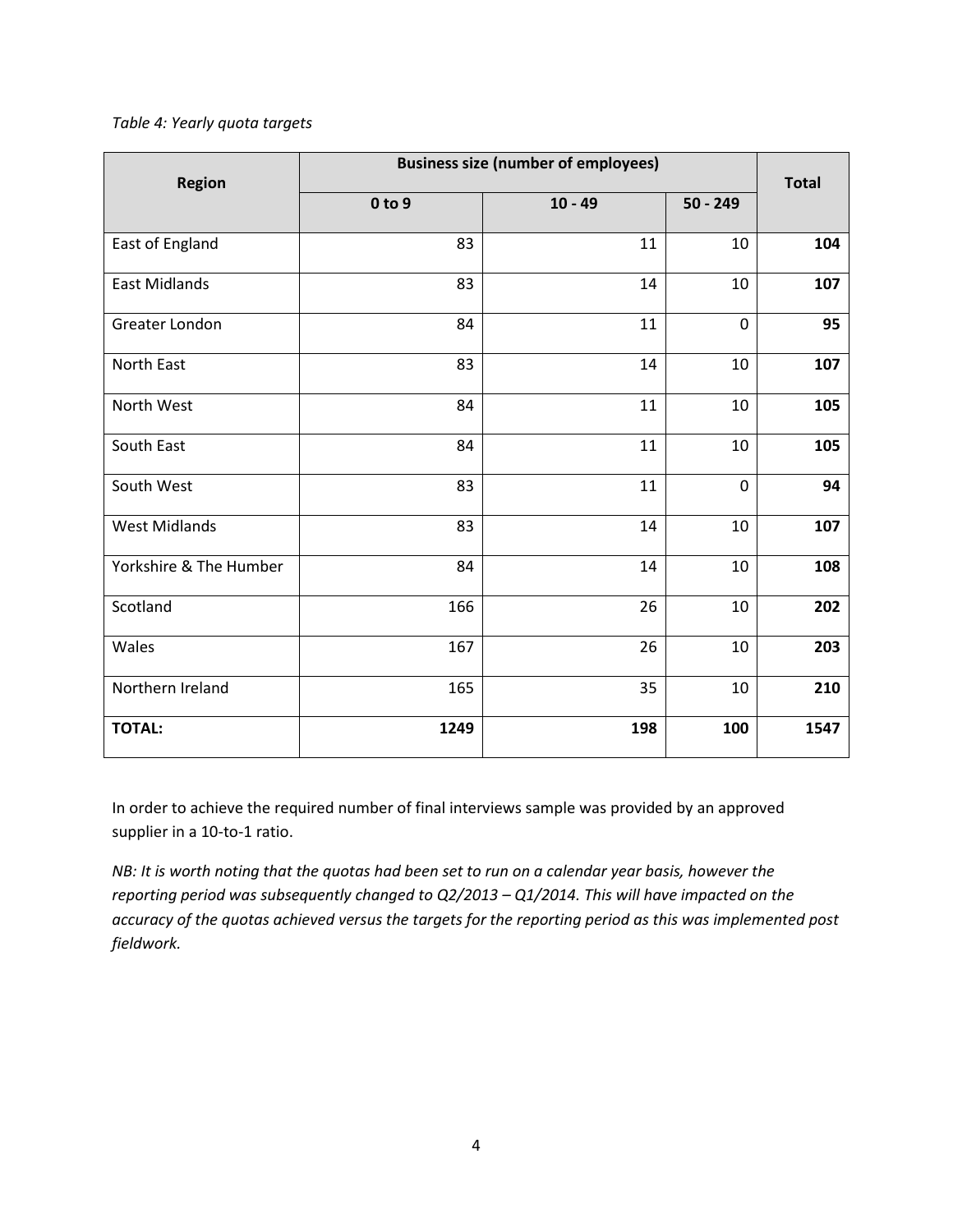# **Selection of respondents and fieldwork procedure**

As the content of the questionnaire asks respondents to estimate the volumes of post mailed and the value of contracts with postal service providers, a screening process was undertaken at the start of interviews to ensure that respondents could provide valid responses.

After dialling the telephone number for the business indicated on the sample, interviewers were directed to ask those answering if they were able to answer questions about their organisation's mailing processes, volumes for the postal items sent from the UK from sites for which the business is responsible and spend on mail services. If the initial contact indicated that they were not able to do this, they were asked to pass the call over to someone who was able to answer the questions. As is indicated in the profile of the achieved sample section below, the person completing the survey tended to be business owners or those involved in the administration of the business.

During fieldwork interviews were carried out in strict accordance with the guidelines given to interviewers and according to the Market Research Society (MRS) codes and guidelines. During fieldwork quality control was performed in accordance with MRS guidelines. Monitoring the quality of interviews included the witnessing by a supervisor of at least 15% of each of the interviewers work.

### **Profile of achieved sample**

At the completion of fieldwork, 1524 individual interviews were achieved. These are broken down by region and business size in table 6 below.

*Table 6: Achieved unweighted sample by region and business size*

|                      |             | <b>Region -</b>           | <b>Business size</b> |       |       |      | <b>Total</b> |       |
|----------------------|-------------|---------------------------|----------------------|-------|-------|------|--------------|-------|
| <b>Region</b>        | $\mathbf N$ | aggregate<br>$\mathsf{d}$ | $0 - 9$              |       | $10+$ |      |              |       |
|                      |             |                           | N                    | %     | N     | %    | N            | %     |
| East of England      | 106         |                           |                      |       |       |      |              |       |
| <b>East Midlands</b> | 106         | Midlands                  | 250                  | 16.40 | 63    | 4.13 | 313          | 20.53 |
| <b>West Midlands</b> | 101         |                           |                      |       |       |      |              |       |
| Greater London       | 88          |                           |                      |       |       |      |              |       |
| South East           | 120         | South                     | 252                  | 16.53 | 55    | 3.60 | 307          | 20.14 |
| South West           | 99          |                           |                      |       |       |      |              |       |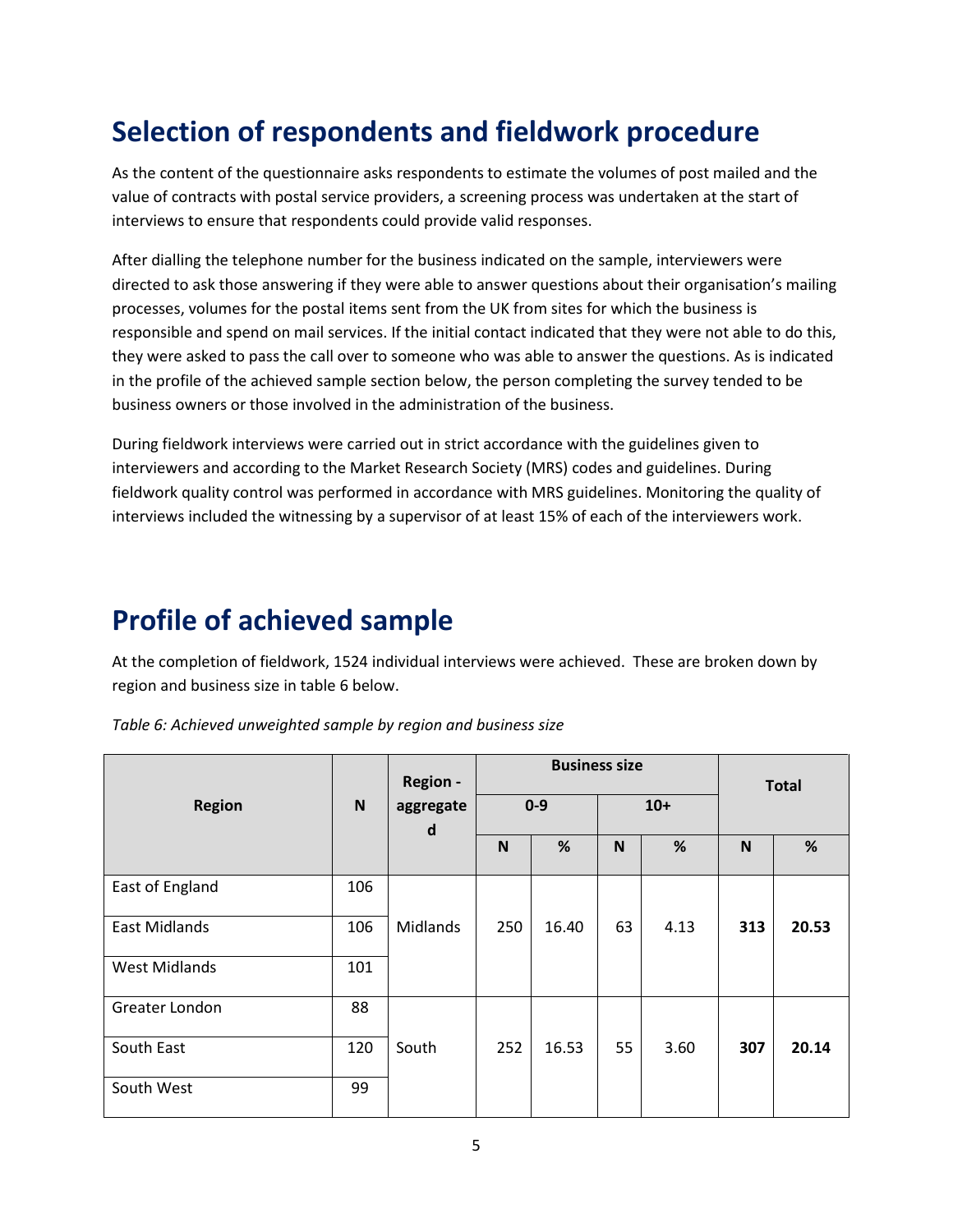| Yorkshire and the Humber | 97   |                     |      |       |     |       |      |        |
|--------------------------|------|---------------------|------|-------|-----|-------|------|--------|
| North East               | 96   | North               | 229  | 15.02 | 62  | 4.06  | 291  | 19.09  |
| North West               | 98   |                     |      |       |     |       |      |        |
| Scotland                 | 223  | Scotland,<br>Wales  |      |       |     |       |      |        |
| Wales                    | 208  | and                 | 502  | 32.93 | 111 | 7.28  | 613  | 40.22  |
| Northern Ireland         | 182  | Northern<br>Ireland |      |       |     |       |      |        |
| <b>Total</b>             | 1524 |                     | 1233 | 80.88 | 291 | 19.07 | 1524 | 100.00 |

As is evident in table 6, the unweighted sample achieved this year under-represents smaller businesses and over-represents larger businesses. Weighting factors described below were calculated at the dataprocessing stage in order to make adjustments to the dataset.

The questionnaire used during interviews with businesses also contained some profiling information in order to check that the achieved sample contained a spread of different types of businesses and to ensure that no other factors were influencing results unduly. No firm quotas were set on these factors however.

Interviews were achieved across a range of industry (as indicated in the chart below) and in terms of the personnel with whom interviews were undertaken, the majority were divided between those working in office administration and management and business owners / senior staff. The majority of interviews (91%) were undertaken at head offices and 88% of those interviewed have an internet connection in the office in which they are based.

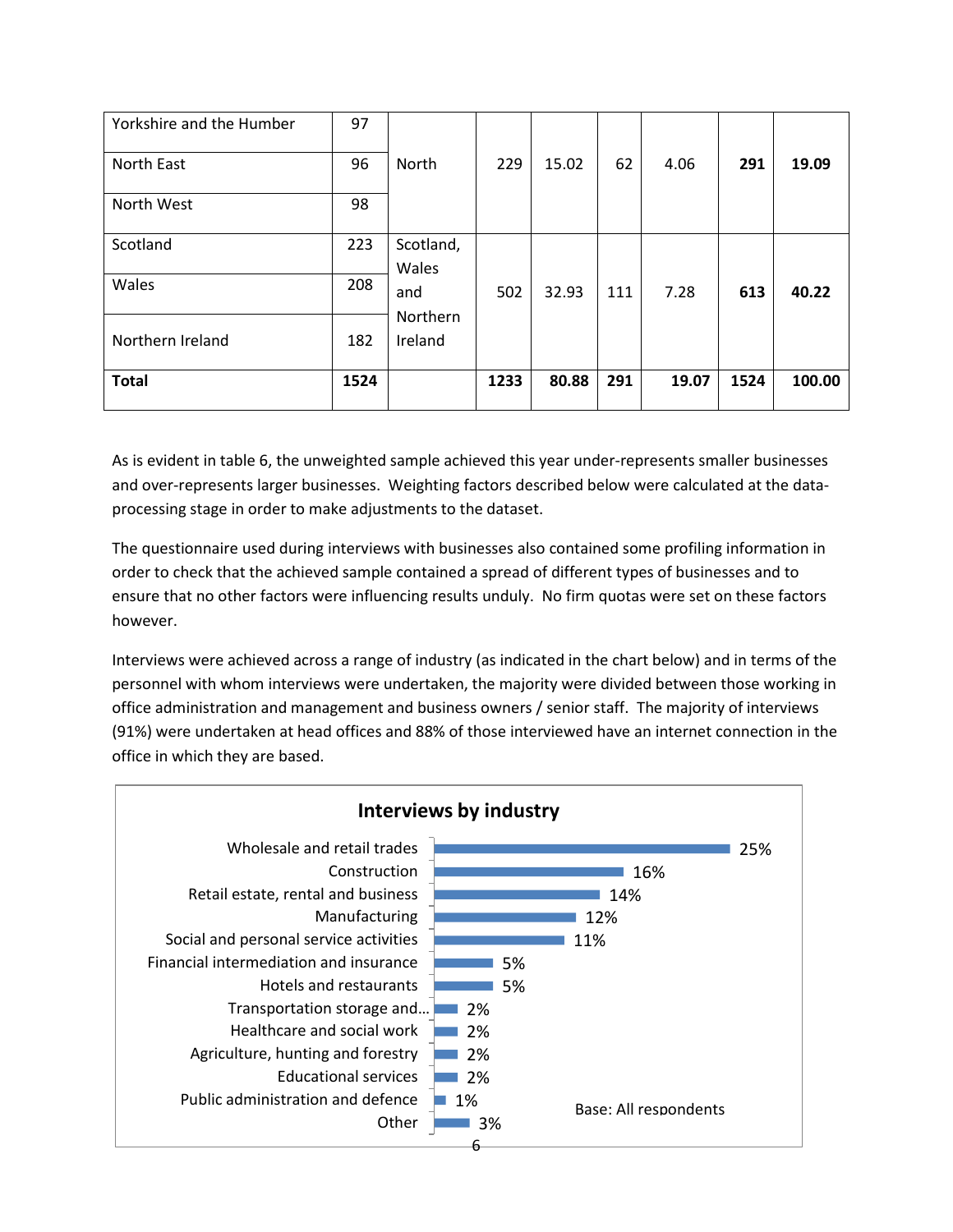

### **Sample efficiency and weighting**

At the stage of data processing weights were applied to each quarter's data independently in order that final aggregated data is representative of the population of UK businesses, whilst allowing for quarterly analysis. The profile of businesses in the UK against that of the achieved sample and the associated weighting factors are presented in the table below.

|                            | <b>Population Profile</b> |     | <b>Achieved Sample</b> |        |                         |  |
|----------------------------|---------------------------|-----|------------------------|--------|-------------------------|--|
| <b>Sample regions</b>      | N                         | %   | N                      | %      | <b>Weighting factor</b> |  |
| 0-9 employees              |                           |     |                        |        |                         |  |
| North                      | 923535                    | 19% | 61                     | 16.31% | 1.165                   |  |
| <b>Midlands</b>            | 1121665                   | 23% | 58                     | 15.50% | 1.483                   |  |
| South                      | 1970735                   | 41% | 60                     | 16.04% | 2.556                   |  |
| Wales, Scotland, N Ireland | 617650                    | 13% | 114                    | 30.48% | 0.426                   |  |
| <b>TOTAL:</b>              | 4633585                   | 96% | 293                    | 78.34% | 1.225                   |  |
| 10+ employees              |                           |     |                        |        |                         |  |
| <b>North</b>               | 44005                     | 1%  | 15                     | 4.01%  | 0.249                   |  |
| <b>Midlands</b>            | 50700                     | 1%  | 19                     | 5.08%  | 0.196                   |  |
| South                      | 75220                     | 1%  | 14                     | 3.74%  | 0.267                   |  |
| Wales, Scotland, N Ireland | 30535                     | 1%  | 33                     | 8.82%  | 0.113                   |  |
| <b>TOTAL:</b>              | 200460                    | 4%  | 81                     | 21.65% | 0.184                   |  |

*Table 7: Profile of businesses for weighting*

In the event, the average weight which has been applied to each quarter's data is, as might be expected close to '1' (0.99). The modal weight by quarter (Q2/2013 – Q1/2014) is 0.332/0.447/0.389/0.181 respectively, and the weights range from 0.09 for larger businesses to 2.975 for those that are smaller. The design effect for these weights is 1.53/1.64/1.73/1.67 respectively, giving an effective base of 252/258/197/223, which provides results accurate to  $+/-7$ %.